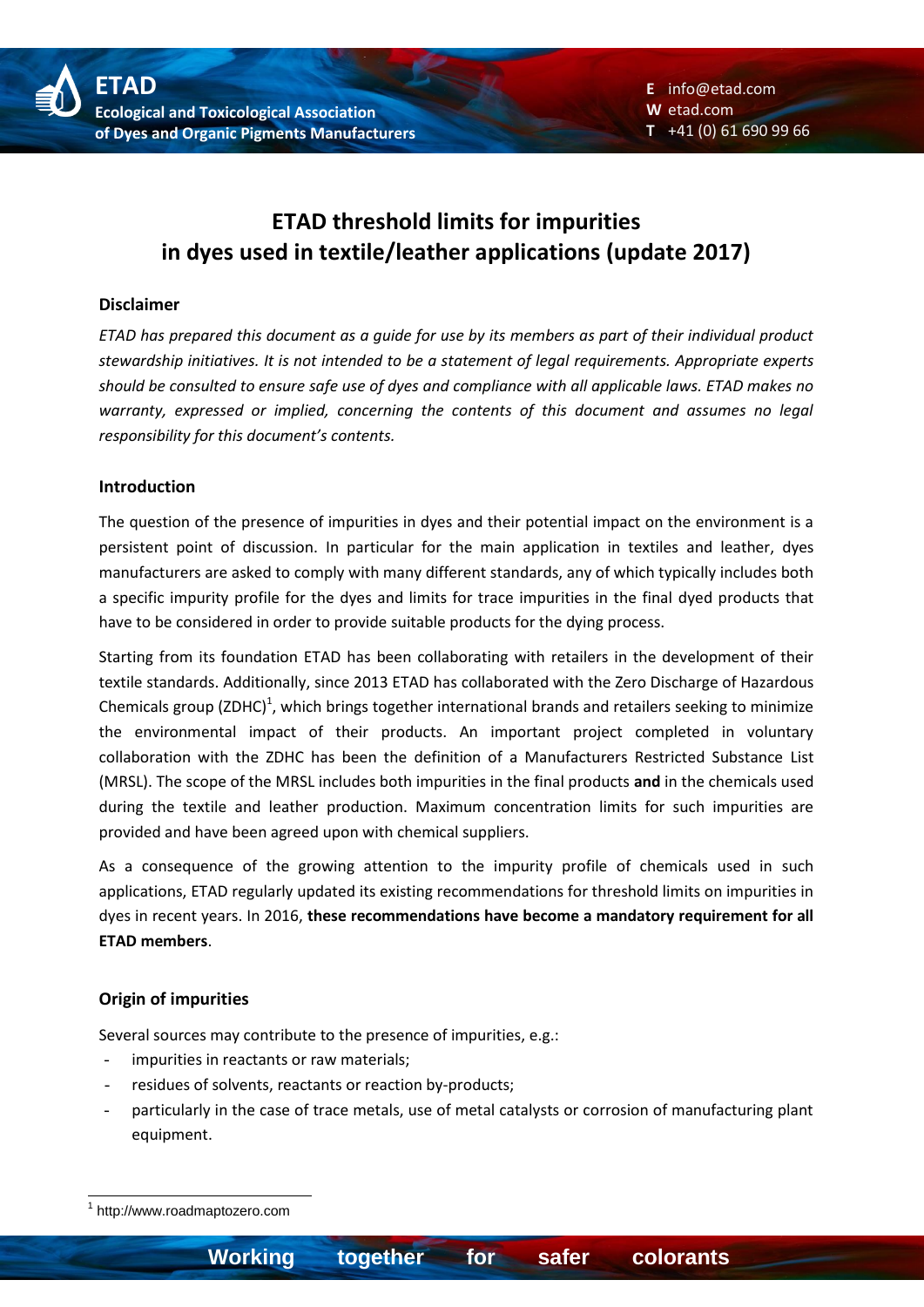#### **General considerations**

Dye manufacturers achieve an effective impurity profile by good manufacturing practices such as:

- implementation of a suitable quality management system
- quality specification and control of all chemicals used in the manufacture of colorants
- state-of-the-art manufacturing processes
- proper clarification/purification steps
- automized control of certain process parameters like pH, temperature etc.

Therefore, ETAD is confident that the contamination of dyes with impurities can be kept below the levels required in this document without any adverse effect on the coloristic or technical properties of the dye.

### **Information needs respecting impurities**

Information on impurities in dyes may be required for a variety of reasons, such as:

- compliance with regulatory schemes (e.g., REACH);
- compliance with consent limits for aqueous effluent;
- need to certify that products comply with the requirements of various ecolabelling schemes;
- need to provide information to customers concerning substances of concern in colorants used.

### **ETAD and general retailers' impurity limits**

ETAD's mandatory limits for certain impurities that might be present in dye formulations used for consumer goods will achieve at least partial compliance with many existing textile/leather standards.

ETAD has developed its limits based on its review of available eco/toxicological information, standards established by governments and private organizations, and in certain cases and when feasible, even lower values, reflecting the commitment of ETAD members to reducing the impurity profiles of their dye formulations.

ETAD notes that several impurities recently have been singled out for special attention. They are already regulated in some countries and may be relevant for some dyes; in these cases the following table refers to existing official limits.

- Quinoline: Quinoline is an impurity which might be present in products due to the use of some dispersing agents. Quinoline has an EU harmonized classification as Carc. 1B, therefore its presence in a quantity >1000 mg/Kg has to be disclosed and will trigger a product classification.
- PCBs: PCBs have been recently identified as relevant impurities for some organic colorants, and the table refers to the current limit for PCBs under US regulation (40 CFR 761.20).
- Dioxins and Furans: Substances, preparations and articles containing dioxins and furans are strictly regulated by the German Chemikalien-Verbotsverordnung. The table refers to the limits in this document.
- Formaldehyde: Formaldehyde limits for textile products already exist in the national legislation of the Netherlands, Norway, Germany, Austria and Finland. The 200 mg/kg limit referenced in the table is a very conservative value derived from these textile products limits.

ETAD plans to update the list of impurities and/or the limits as appropriate when new information becomes available or new requirements are enacted.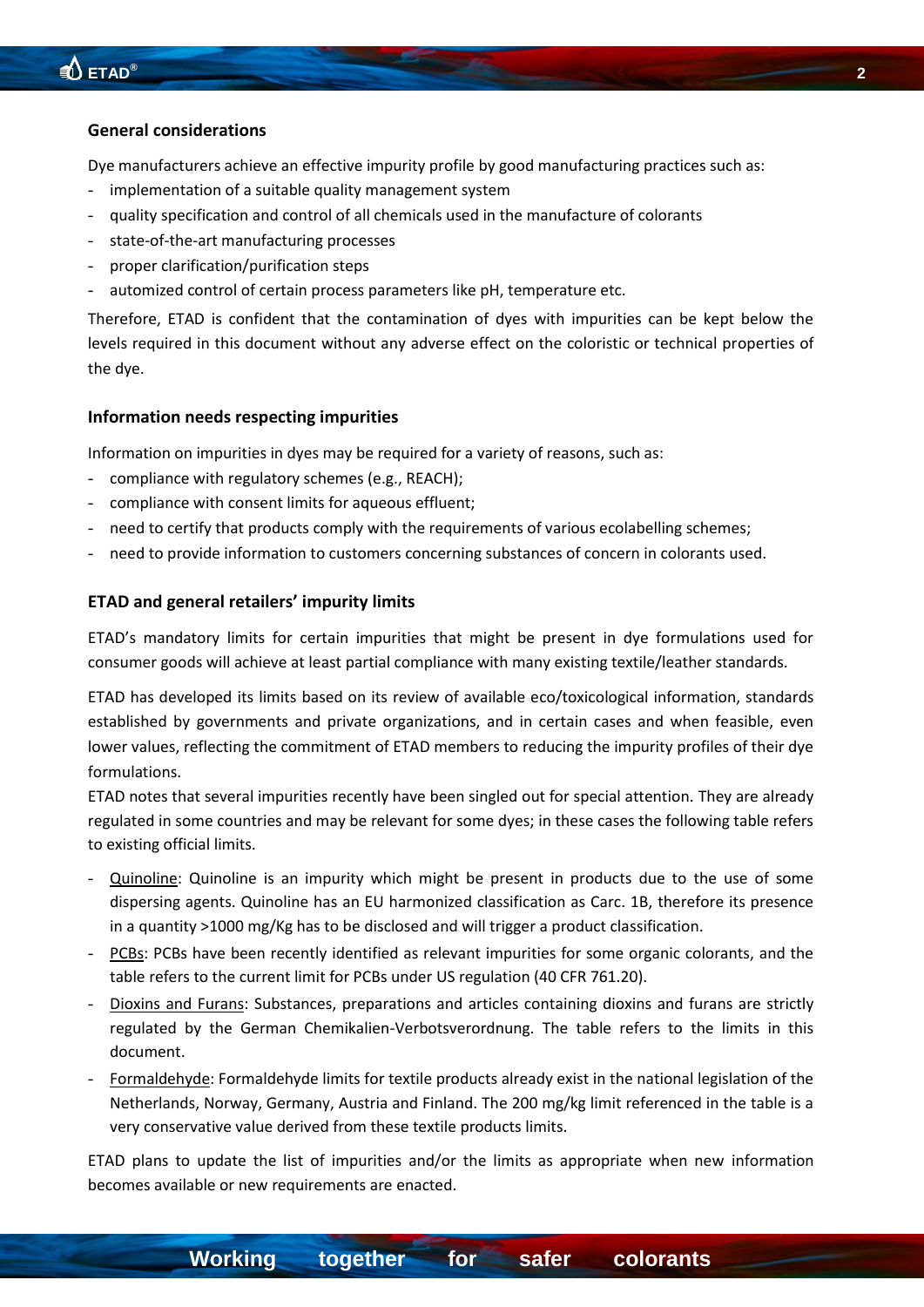| <b>Substances/Substance groups</b>                                                                                    | <b>ETAD Limit in mg/kg [ppm]</b>                                                                                                   | Analytical methods*                                         |
|-----------------------------------------------------------------------------------------------------------------------|------------------------------------------------------------------------------------------------------------------------------------|-------------------------------------------------------------|
| PAAs <sup>2</sup><br><i>(carcinogenic</i><br>primary<br>aromatic amines from potential<br>reductive cleavage of dyes) | 150                                                                                                                                | Modified<br><b>DIN EN</b><br>14362-1:2012-04                |
| Heavy metals <sup>3</sup>                                                                                             | See Annex 2                                                                                                                        | <b>AAS</b>                                                  |
| Chlorobenzenes/ Chlorotoluenes                                                                                        | 200                                                                                                                                | GC/MS                                                       |
| Chlorophenols <sup>2</sup>                                                                                            | 20 (sum of tetra/<br>pentachlorophenols)                                                                                           | GC/MS                                                       |
| Organotin compounds <sup>2</sup>                                                                                      | 5                                                                                                                                  | <b>LRMS</b>                                                 |
| PCBs <sup>2</sup>                                                                                                     | 50                                                                                                                                 | <b>HRMS</b>                                                 |
| Short-chained chlorinated<br>paraffins (SCCPs) <sup>2</sup>                                                           | 50                                                                                                                                 | GC/MS                                                       |
| APs <sup>2</sup>                                                                                                      | 250                                                                                                                                | LC/MS                                                       |
| APEO <sub>s</sub> <sup>2</sup>                                                                                        | 500                                                                                                                                | LC/MS                                                       |
| Dioxins and furans <sup>2</sup>                                                                                       | sum of substances in group I: 0.001<br>sum of substances in group I and II: 0.005<br>sum of substances in group I, II and III: 0.1 | <b>HRMS</b>                                                 |
| Formaldehyde<br>$(CAS 50-00-0)$                                                                                       | 200                                                                                                                                | Derivation + GC/MS or<br>Steam-Destillation /<br>Photometry |
| PAH, polycyclic hydrocarbons <sup>2</sup>                                                                             | 20 Benzo[α]pyrene<br><b>100 sum</b>                                                                                                | GC/MS                                                       |
| Quinoline<br>$(CAS 91-22-5)$                                                                                          | 1000                                                                                                                               |                                                             |

\* The detailed analytical method depends on the laboratory, since no dyes-specific standard methods are available for these impurities

**Example 2**<br>
<sup>2</sup> See Annex 1 for the detailed list of substances of the class<br>
<sup>3</sup> See Annex 2 for ETAD metals list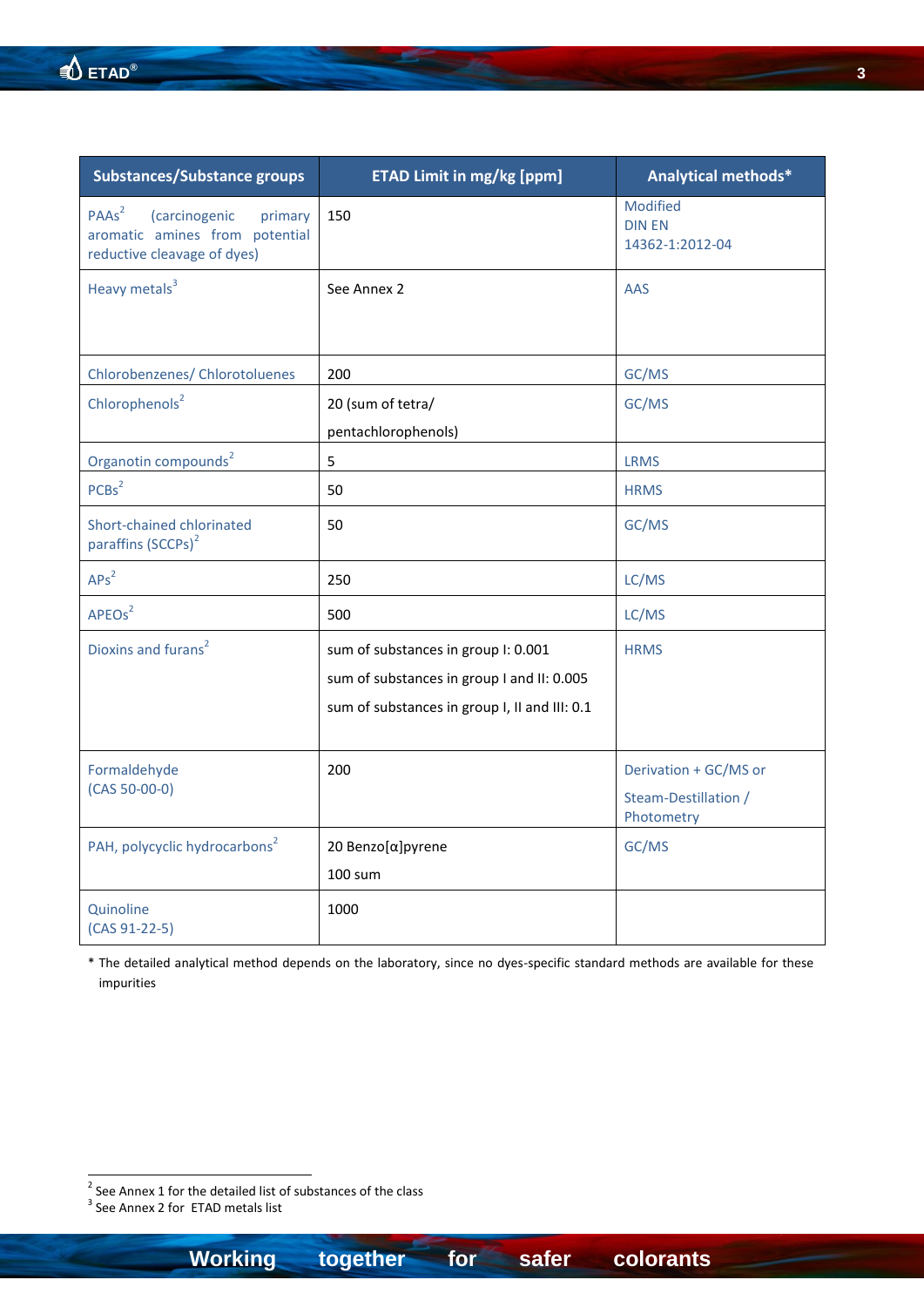### Annex 1

## **Specific substances included in the chemical classes**

### *Primary (carcinogenic) aromatic amines from potential reductive cleavage of dyes (PAAs)*

| <b>Name</b>                           | <b>CAS Nr.</b> |
|---------------------------------------|----------------|
| 4,4'-methylene-bis-(2-chloro-aniline) | 101-14-4       |
| 4,4'-methylenedianiline               | 101-77-9       |
| 4,4'-oxydianiline                     | 101-80-4       |
| 4-chloroaniline                       | 106-47-8       |
| 3,3'-dimethoxylbenzidine              | 119-90-4       |
| 3,3'-dimethylbenzidine                | 119-93-7       |
| 6-methoxy-m-toluidine                 | 120-71-8       |
| 2,4,5-trimethylaniline                | 137-17-7       |
| 4,4'-thiodianiline                    | 139-65-1       |
| 4-aminoazobenzene                     | $60 - 09 - 3$  |
| 4-methoxy-m-phenylenediamine          | 615-05-4       |
| 4,4'-methylenedi-o-toluidine          | 838-88-0       |
| 2,6-xylidine                          | 87-62-7        |
| o-anisidine                           | 90-04-0        |
| 2-naphthylamine                       | 91-59-8        |
| 3,'3-dichlorobenzidine                | 91-94-1        |
| 4-aminodiphenyl                       | $92 - 67 - 1$  |
| Benzidine                             | 92-87-5        |
| o-toluidine                           | 95-53-4        |
| 2,4-Xylidine                          | $95 - 68 - 1$  |
| 4-chloro-o-toluidine                  | 95-69-2        |
| 4-methyl-m-phenylenediamine           | 95-80-7        |
| o-aminoazotoluene                     | 97-56-3        |
| 5-nitro-o-toluidine                   | 99-55-8        |

### *Chlorobenzenes and chlorotoluenes*

- All mono-, di-, tri-, tetrachlorobenzenes as well as penta- and hexachlorobenzene

All mono-, di-, tri-, and tetrachlorotoluenes as well as pentachlorotoluene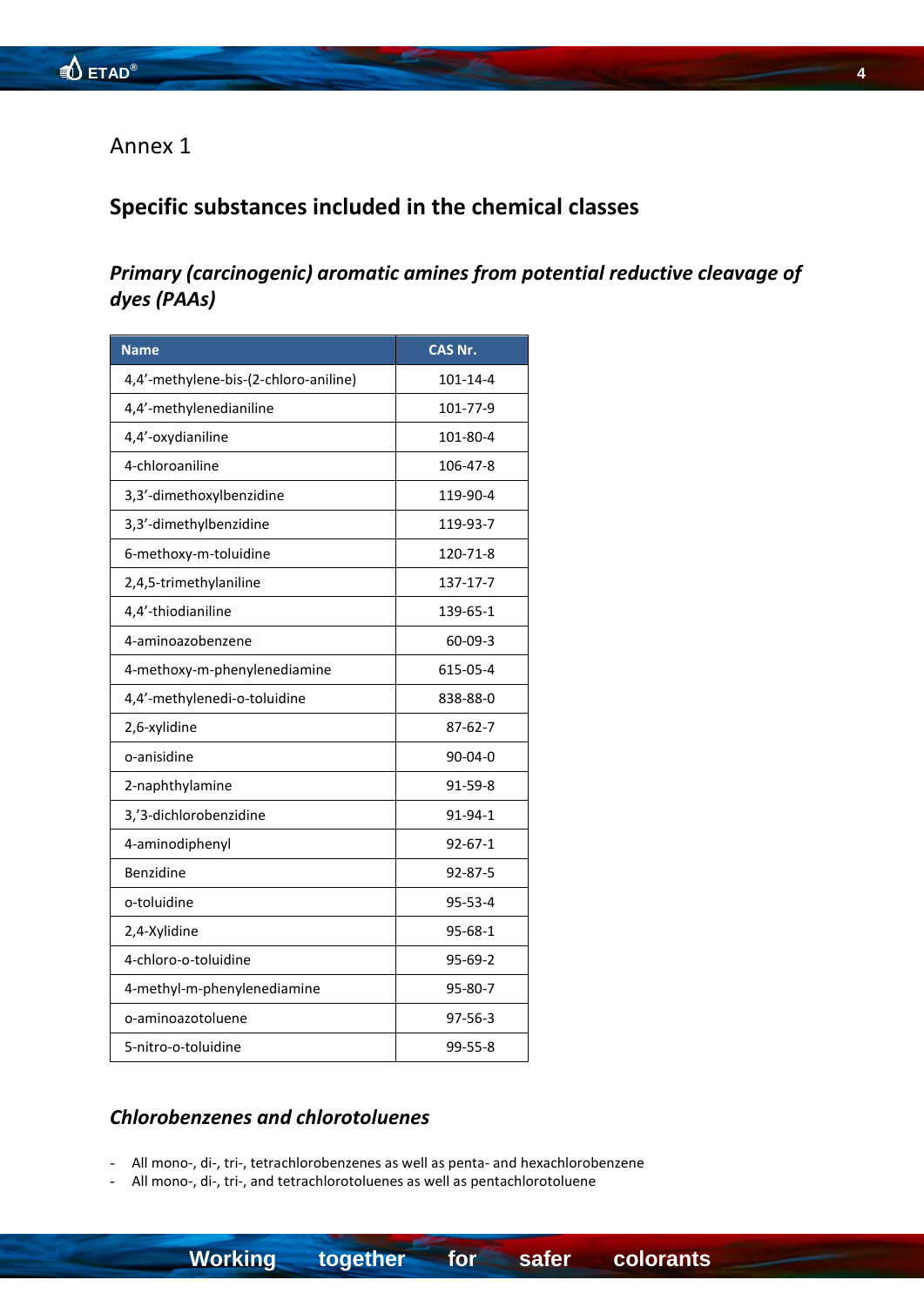## *Chlorophenols*

All mono-, di-, and tri- chlorophenols, plus

| <b>Name</b>              | CAS No.    |
|--------------------------|------------|
| Tetrachlorophenol (TeCP) | 25167-83-3 |
| Pentachlorophenol (PCP)  | 87-86-5    |

### *Organotin compounds*

| <b>Name</b>              | <b>CAS No.</b> |
|--------------------------|----------------|
| Dibutyltin (DBT)         | Multiple       |
| Dimethyltin (DMT)        | Multiple       |
| Monobutyltin (MBT)       | Multiple       |
| Monoctyltin (MOT)        | Multiple       |
| Dioctyltin (DOT)         | Multiple       |
| Tricyclohexyltin (TCyHT) | Multiple       |
| Trioctyltin (TOT)        | Multiple       |
| Tripropyltin (TPT)       | Multiple       |
| Tributyltin (TBT)        | Multiple       |
| Trimethyltin (TMT)       | Multiple       |
| Triphenyltin (TPhT)      | Multiple       |
| Tetrabutyltin (TebT)     | Multiple       |

# *Polychlorinated biphenyls (PCBs)*

| <b>Name</b>                                                                                                                     | CAS No.   |
|---------------------------------------------------------------------------------------------------------------------------------|-----------|
| 209 individual congeners with 1<br>to 10 chlorine atoms attached to<br>biphenyl, with general formula<br>$C_{12}H_{10-x}Cl_{x}$ | 1336-36-3 |

## *Short-chain chlorinated paraffins (SCCP)*

| <b>Name</b>                                           | <b>CAS No.</b> |
|-------------------------------------------------------|----------------|
| $C_{10}$ - $C_{13}$ molecules with general<br>formula | 85535-84-8     |
| $C_xH_{(2x-y+2)}Cl_y$<br>where                        |                |
| $x = 10-13$ ;                                         |                |
| $v = 3-12$                                            |                |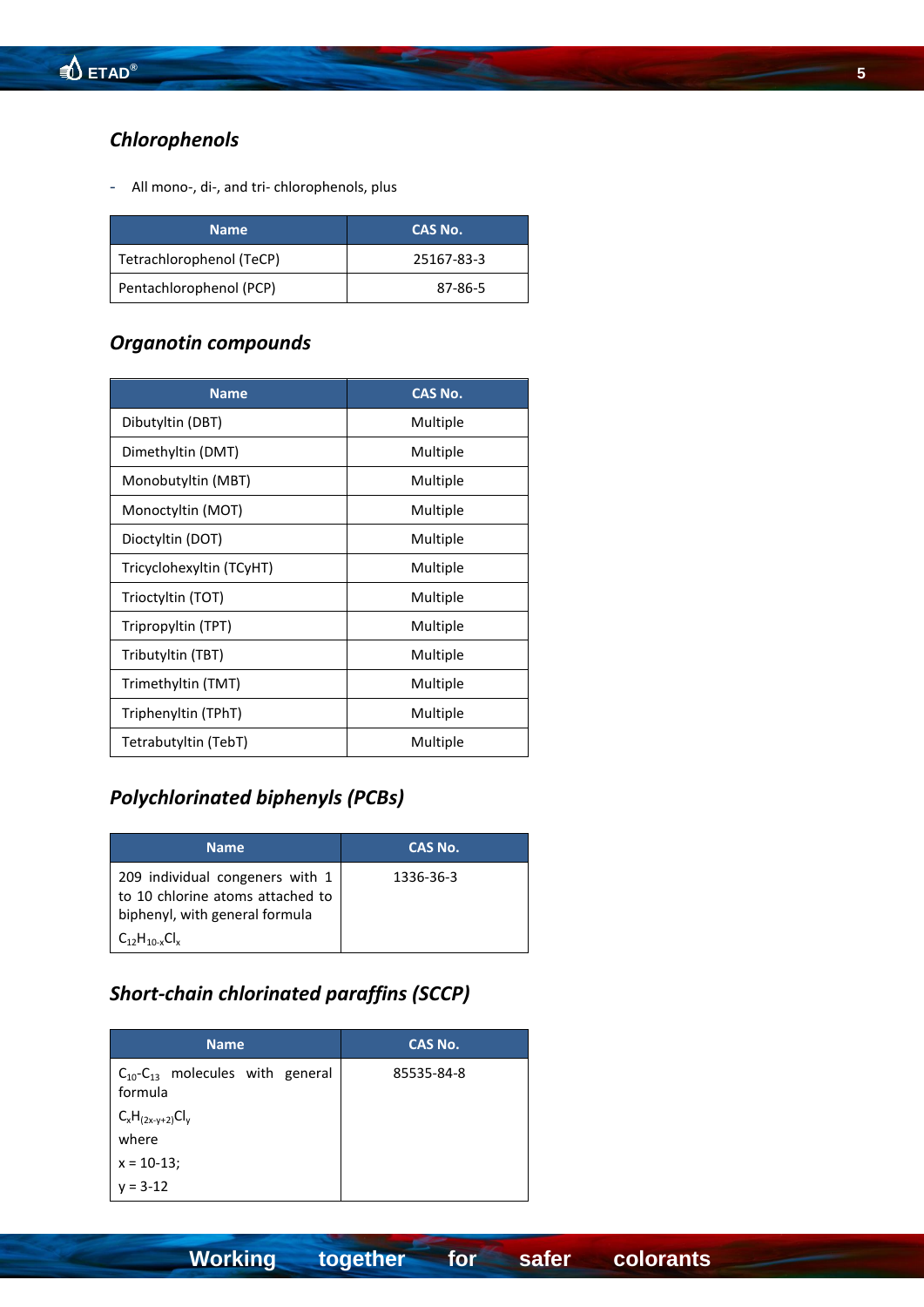# *Alkylphenol (AP) and alkylphenol ethoxylates (APEOs)*

| <b>Name</b>                     | <b>CAS No.</b> |
|---------------------------------|----------------|
| Nonylphenol (NP), mixed isomers | 104-40-5       |
|                                 | 11066-49-2     |
|                                 | 25154-52-3     |
|                                 | 84852-15-3     |
| Octylphenol (OP), mixed isomers | 140-66-9       |
|                                 | 1806-26-4      |
|                                 | 27193-28-8     |
| Octylphenol ethoxylates (OPEO)  | 9002-93-1      |
|                                 | 9036-19-5      |
|                                 | 68987-90-6     |
| Nonylphenol ethoxylates (NPEO)  | 9016-45-9      |
|                                 | 26027-38-3     |
|                                 | 37205-87-1     |
|                                 | 68412-54-4     |
|                                 | 127087-87-0    |

# *Dioxins and furans*

| <b>Group</b> | <b>Name</b>                                | <b>CAS No.</b> |
|--------------|--------------------------------------------|----------------|
| Group I      | 2,3,7,8-Tetrachlorodibenzo-p-dioxin        | 1746-01-6      |
|              | 1,2,3,7,8-Pentachlorodibenzo-p-dioxin      | 40321-76-4     |
|              | 2,3,7,8-Tetrachlorodibenzofuran            | 51207-31-9     |
|              | 2,3,4,7,8-Pentachlorodibenzofuran          | 57117-31-4     |
| Group II     | 1,2,3,4,7,8-Hexachlorodibenzo-p-dioxin     | 39227-28-6     |
|              | 1,2,3,7,8,9- Hexachlorodibenzo-p-dioxin    | 19408-74-3     |
|              | 1,2,3,6,7,8- Hexachlorodibenzo-p-dioxin    | 57653-85-7     |
|              | 1,2,3,7,8-Pentachlorodibenzofuran          | 57117-41-6     |
|              | 1,2,3,4,7,8-Hexachlorodibenzofuran         | 70648-26-9     |
|              | 1,2,3,7,8,9-Hexachlorodibenzofuran         | 72918-21-9     |
|              | 1,2,3,6,7,8-Hexachlorodibenzofuran         | 57117-44-9     |
|              | 2,3,4,6,7,8-Hexachlorodibenzofuran         | 60851-34-5     |
| Group III    | 1,2,3,4,6,7,8-Heptachlorodibenzo-p-dioxin  | 35822-46-9     |
|              | 1,2,3,4,6,7,8,9-Octachlorodibenzo-p-dioxin | 3268-87-9      |
|              | 1,2,3,4,6,7,8-Heptachlorodibenzofuran      | 67562-39-4     |
|              | 1,2,3,4,7,8,9-Heptachlorodibenzofuran      | 55673-89-7     |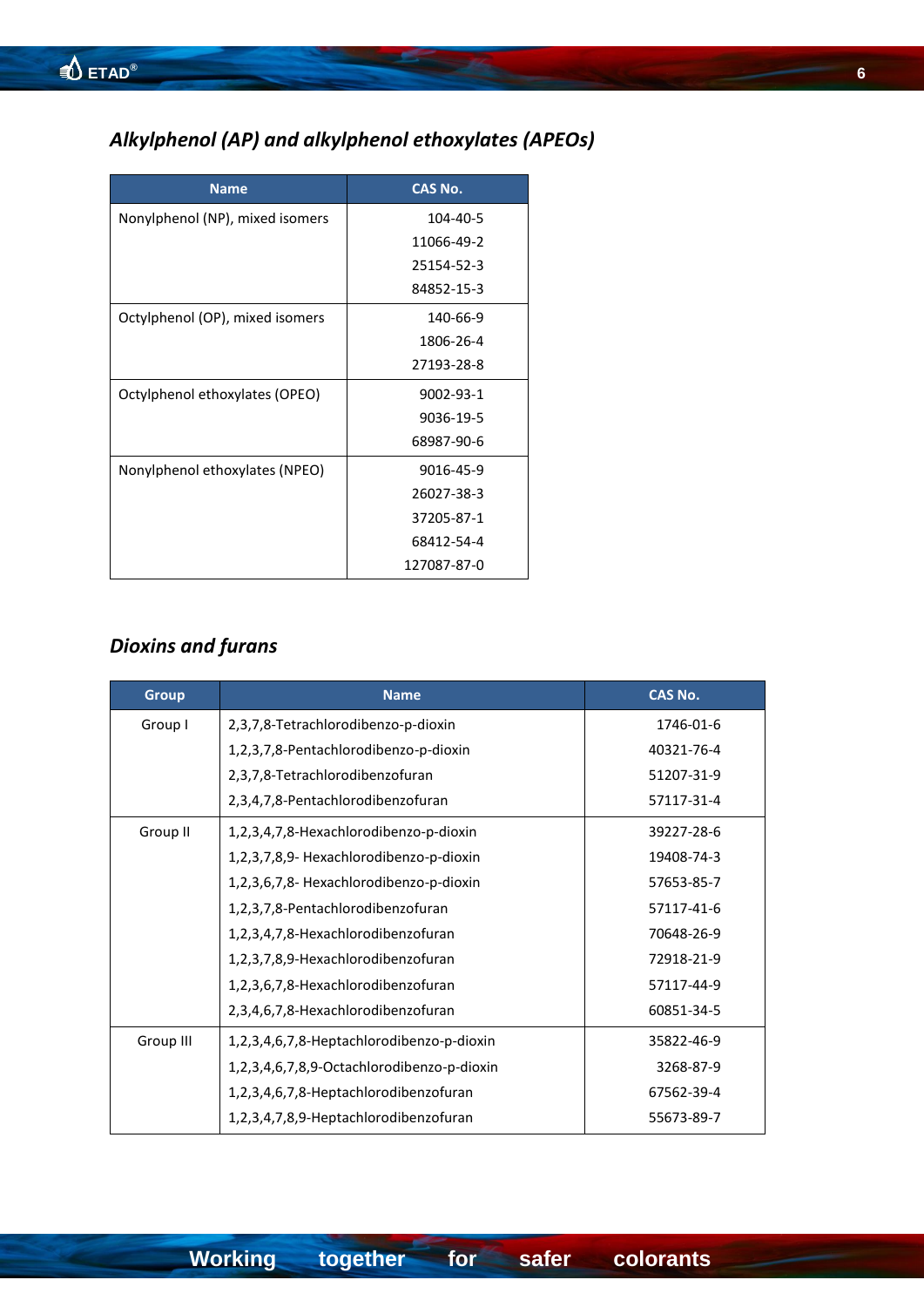# *Polycyclic aromatic hydrocarbons (PAHs)*

| <b>Name</b>            | <b>CAS No.</b> |
|------------------------|----------------|
| Benzo[a]pyrene (BaP)   | $50-32-8$      |
| Anthracene             | 120-12-7       |
| Pyrene                 | 129-00-0       |
| Benzo[ghi]perylene     | 191-24-2       |
| Benzo[e]pyrene         | 192-97-2       |
| Indeno[1,2,3-cd]pyrene | 193-39-5       |
| Benzo[j]fluoranthene   | 205-82-3       |
| Benzo[b]fluoranthene   | 205-99-2       |
| Fluoranthene           | 206-44-0       |
| Benzo[k]fluoranthene   | 207-08-9       |
| Acenaphthylene         | 208-96-8       |
| Chrysene               | 218-01-9       |
| Dibenz[a,h]anthracene  | $53 - 70 - 3$  |
| Benzo[a]anthracene     | $56 - 55 - 3$  |
| Acenaphthene           | 83-32-9        |
| Phenanthrene           | 85-01-8        |
| Fluorene               | 86-73-7        |
| Naphthalene            | $91 - 20 - 3$  |